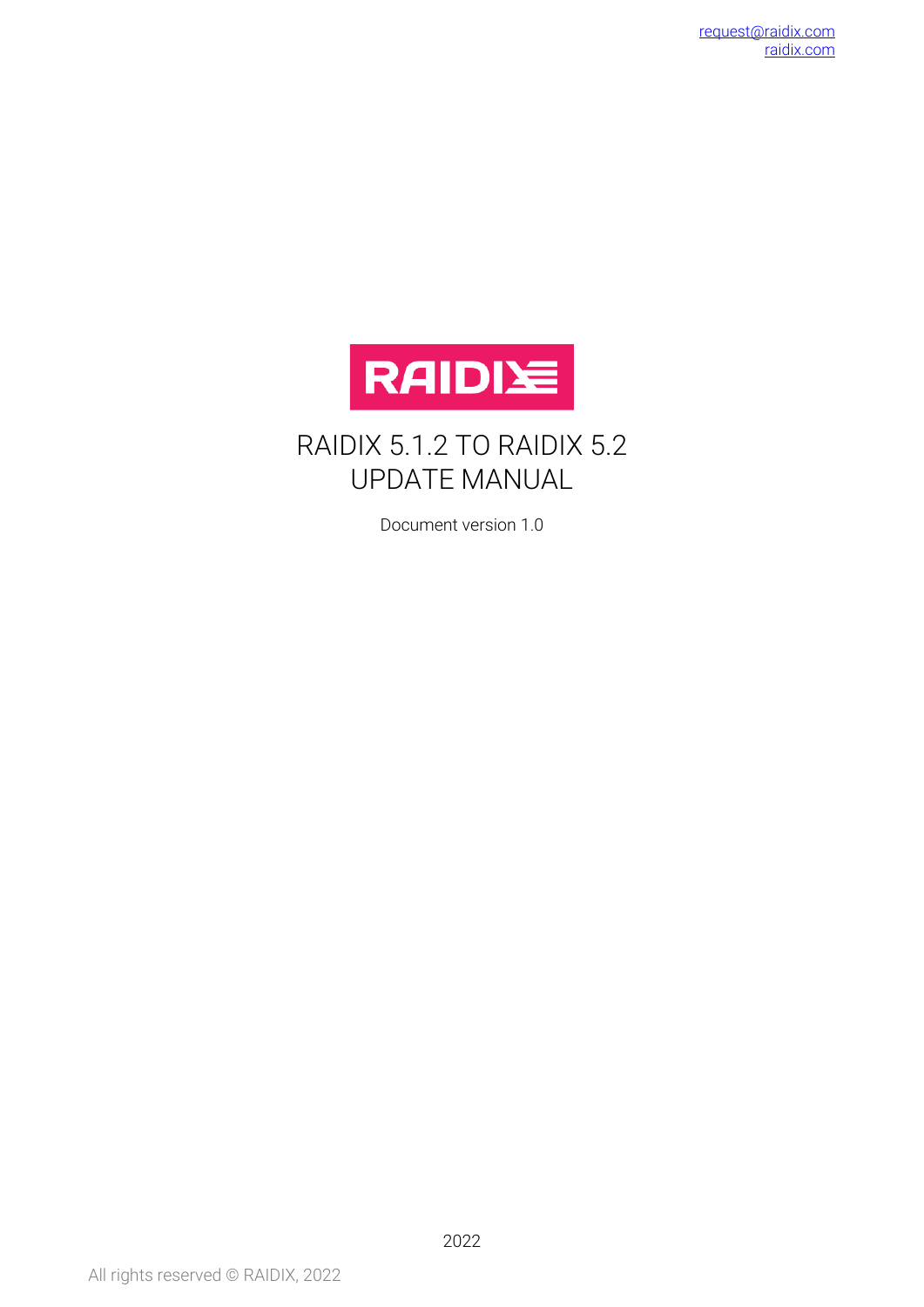

# **CONTENTS**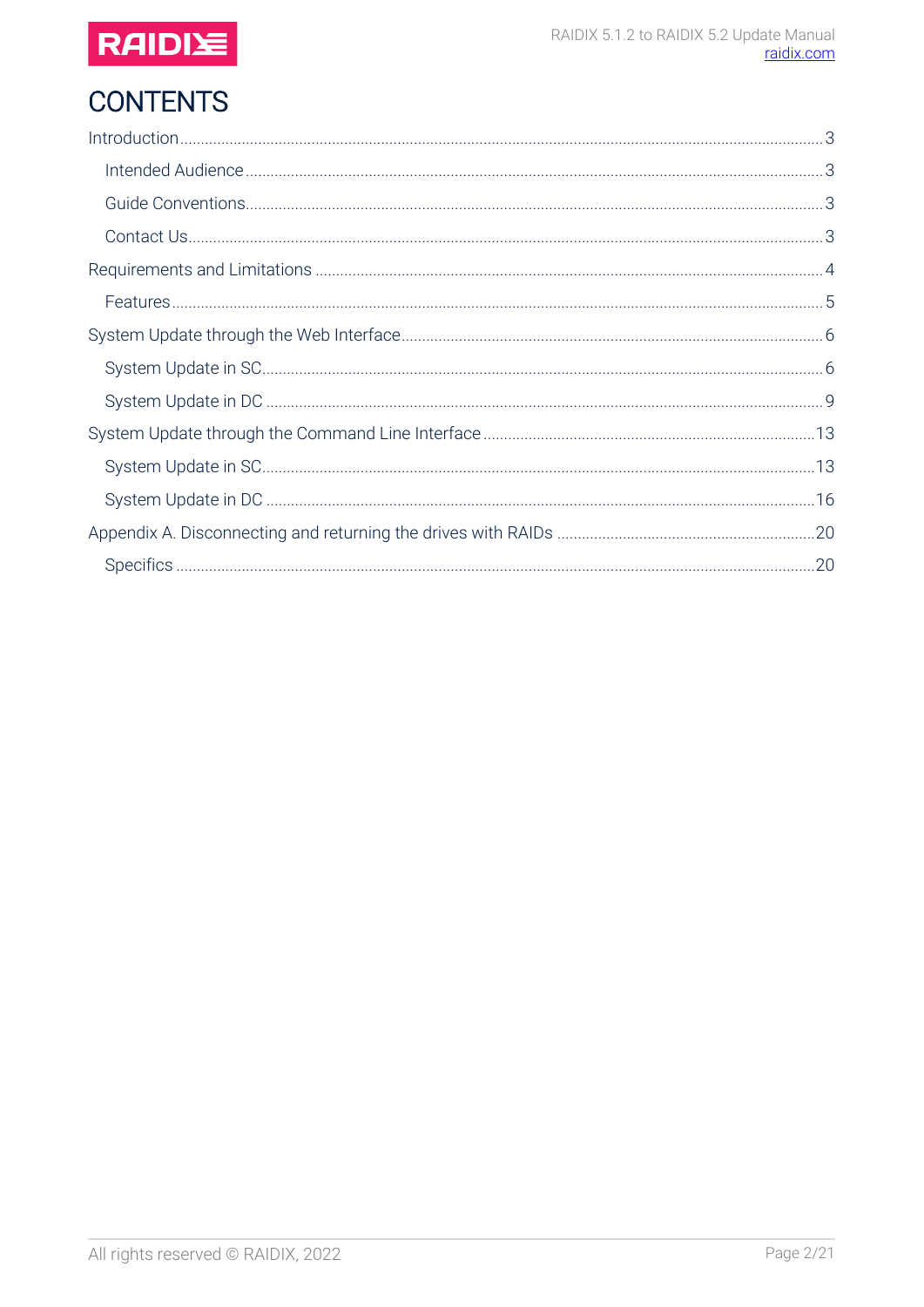

### <span id="page-2-0"></span>INTRODUCTION

### <span id="page-2-1"></span>Intended Audience

This manual describes the procedure of updating the software RAIDIX 5.1.2 to RAIDIX 5.2.

This manual is mandatory for partners of RAIDIX LLC who perform the update of the RAIDIX 5.1.2 software.

# <span id="page-2-2"></span>Guide Conventions

The Guide uses the typefaces and formatting to specify different names and terms:

| Convention           | Jses                                                                            |
|----------------------|---------------------------------------------------------------------------------|
| <b>Bold</b>          | GUI controls, option value, minor titles.                                       |
| <i><b>Italic</b></i> | Emphasis, term references, documentation titles, section titles, file<br>paths. |
| Text color           | Instructions below are only for specific situations and configurations.         |
| Monospace            | Commands, command utilities, and console-driven text.                           |

Text paragraphs that need your special attention are marked with the following frame:



Note - a note providing valuable information.

Warning - binding instructions to guarantee the proper work of the software.

### <span id="page-2-3"></span>Contact Us

If you have any comments or suggestions on the improvement of the RAIDIX end-user documentation, send them at *doc.comments@raidix.com*. Specify a document title, a chapter number, and a page. Refer to the specific pages and sections whenever possible.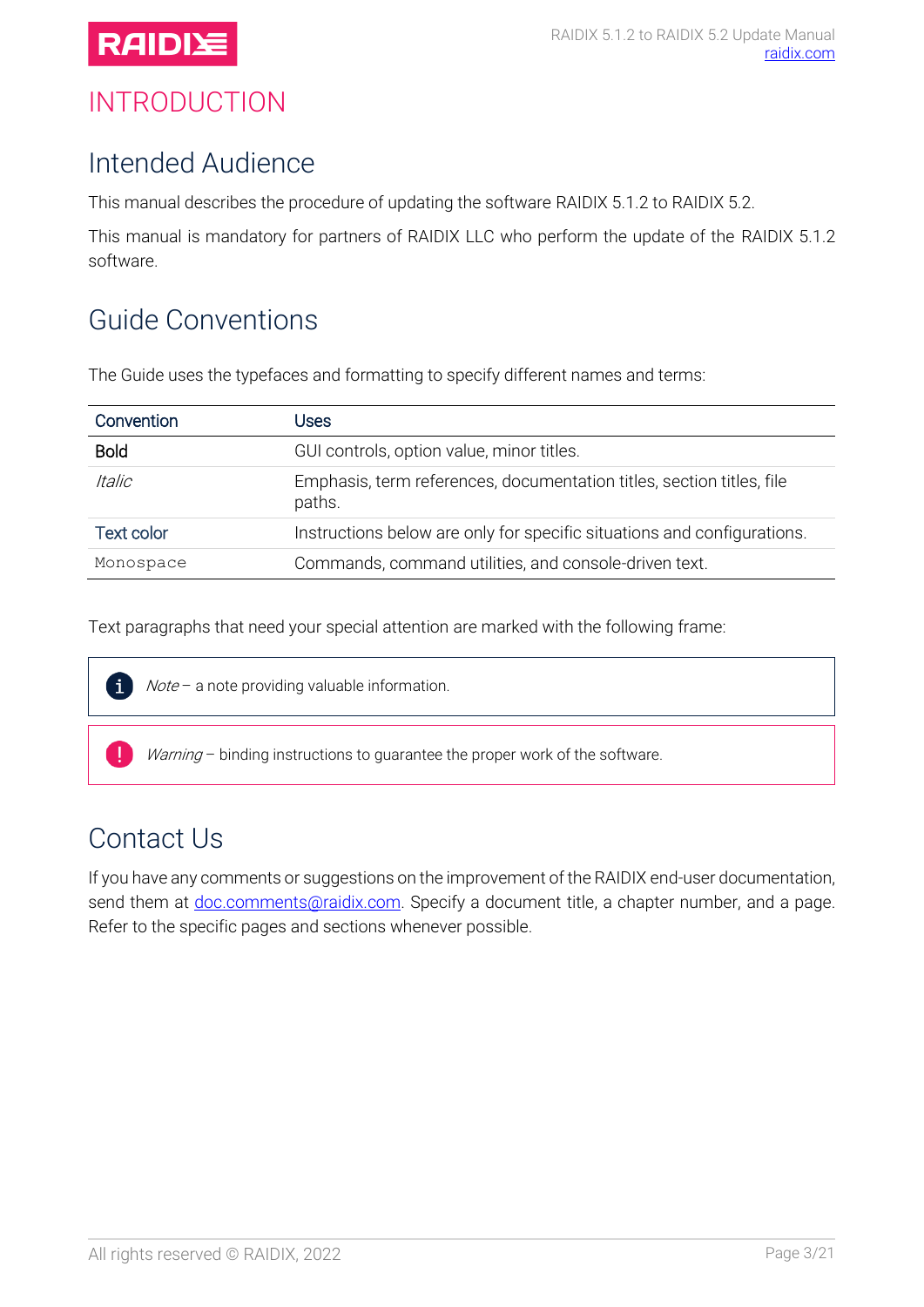

# <span id="page-3-0"></span>REQUIREMENTS AND LIMITATIONS

 $\mathbf{i}$ 

Ţ

When updating under workload, after failover, there may be a short interruption to host access. Some services and applications that are using shares may require a restart.

i After the update, network interfaces with DHCP-assigned IP addresses reset their DHCP flags

For CentOS clients below version 7.9, after the update, when mounting an SMB shared folder with the mount command, the argument vers=3.0 must be specified, for example:

```
# mount -t cifs -o 
"domain=sample,username=sample,password=sample,vers=3.0" path
```
After updating the system (for the DC system, after updating the first node), CentOS below version 7.9 with an initiator requires a reboot.

To perform the update, follow these requirements and recommendations:

- 1. Perform the update as the user admin.
- 2. Perform the update only for the RAIDIX 5.1.2.
- 3. Perform the update in strict accordance with this manual and follow the sequence of the steps.

Until the update is fully complete for the entire system:

- DON'T modify any RAIDIX objects.
- DON'T disable the dual-controller mode (DC) until consulting the RAIDIX Support Team.
- DON'T make any changes to the hardware components.
- DON'T clean drives (Clean or rdcli drive clean).
- 4. The update is not supported for the DC system with manually-enabled Single Mode.

In RAIDIX 5.2, the SM mode is not available.

- 5. In DC system, all RAIDs must have the Online state.
- 6. The system must have valid license.
- 7. Both nodes must work correctly.
- 8. Before the update, make sure that the heartbeat network is up.
- 9. If you have changed templates in the /usr/share/raidix/templates/directory, save them before the update and return them after the update.
- 10. To check if the system is ready for the update, a configuration file is required. This requires either RAID on the system or a configuration file to be specified when starting the system check script.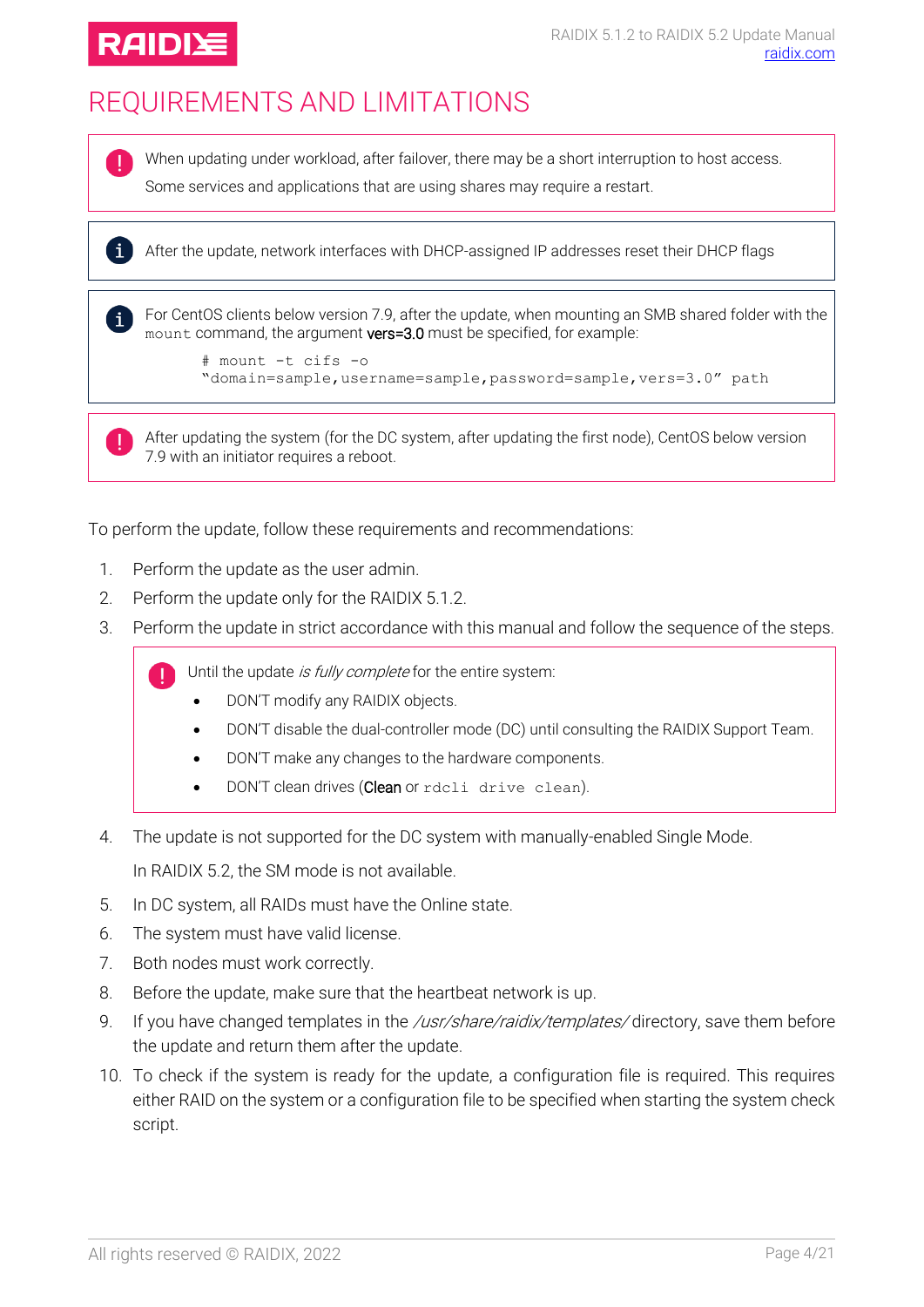

# <span id="page-4-0"></span>Features

- 1. The update requires system reinstallation.
- 2. The update of the DC system is available under the load.
- 3. The Update can be started from any node.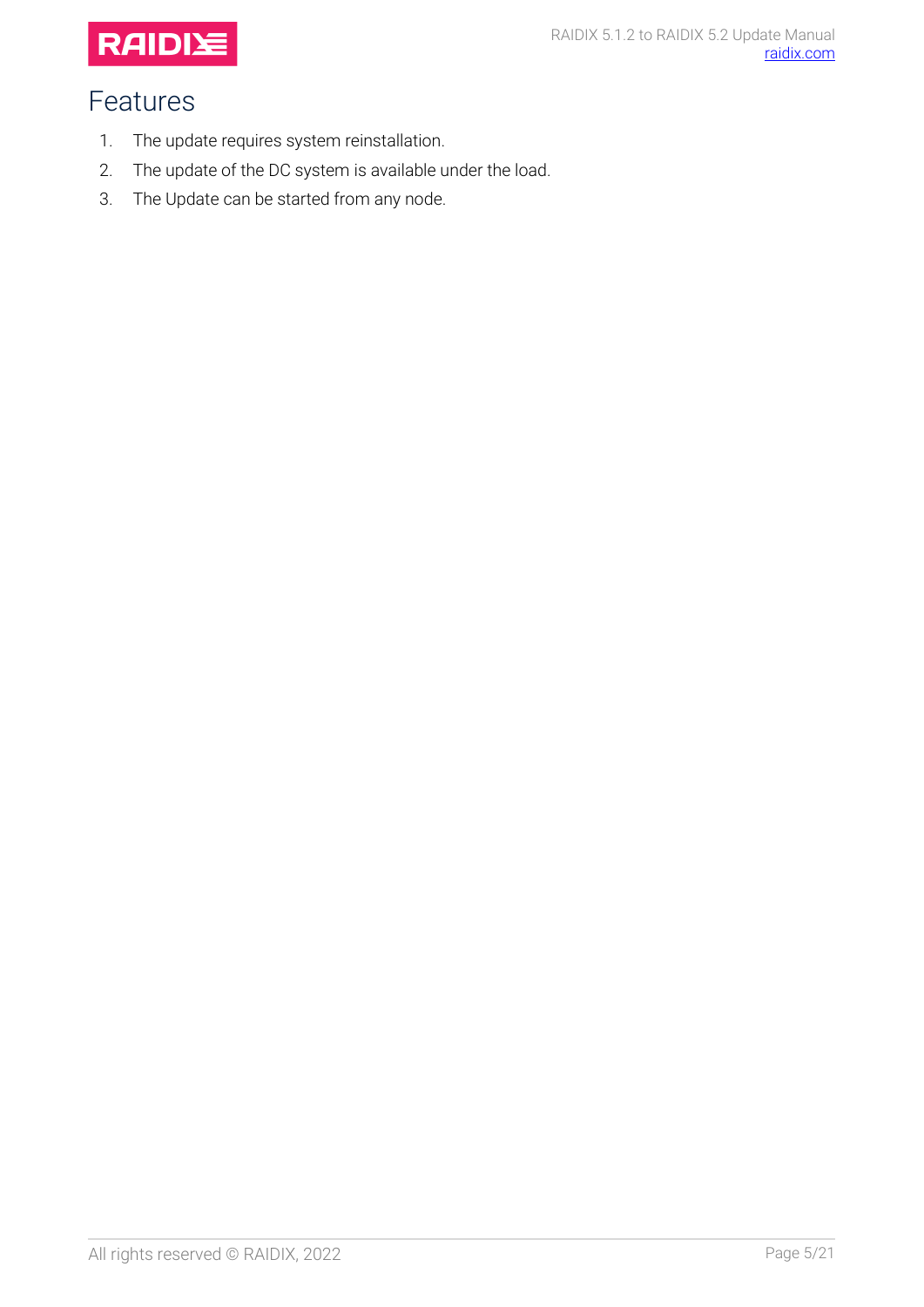

# <span id="page-5-0"></span>SYSTEM UPDATE THROUGH THE WEB INTERFACE

# <span id="page-5-1"></span>System Update in SC

Ţ.

Before you start the update, fulfill the requirements, and review the limitations for the update, which are pointed in the chapter "[Requirements and Limitations](#page-3-0)".

- 1. Prepare the system to install the image.
	- 1.1. Obtain a new license file(s) for the node.

RAIDIX 5.2 uses a new license file format. Contact your Support team for the new license.

1.2. If SSD cache is using in the system, turn it off until the update is complete:



After the update, you should reconfigure SSD cache. Before turning SSD cache off, make sure you have info about its configuration settings.

On the **STORAGE** | LUN LIST page, in the *SSD Cache* section, get a name of the SSD cache LUN and click the **DISABLE SSD CACHE** button.



If SSD cache contains data, which has not been flushed to the main RAID, SSD cache disabling may take a long time due to the flush of cached data.

- 1.3. Save the configuration file raidixcfg.json:
	- 1.3.1. Open the SYSTEM | CONFIGURATION RECOVERY page.
	- 1.3.2. In the Current System Configuration pane, click **SAVE AS...** and save the current configuration to the system.
	- 1.3.3. In the System Configurations sections, in the line with just saved configuration, click Download.
- 1.4. If you use Active Directory, make sure you have the information to reconnect to AD, and disconnect the system from AD.

You can view the connection settings and can disconnect from AD on the NAS | SHARES page in the widget Active Directory.

- 1.5. If you use QoSmic, save the application signatures:
	- 1.5.1. Open the HOSTS & INTERFACES | QOSMIC page.
	- 1.5.2. In the *Application* section, click **Download** for each app.
- 1.6. Check that the system is ready for the update:



- 1.6.1. Open MONITORING | SUPPORT.
- 1.6.2. Click Update service and select the file rdx-migrate-5.1.2-5.2.rpk.

Click Start Update.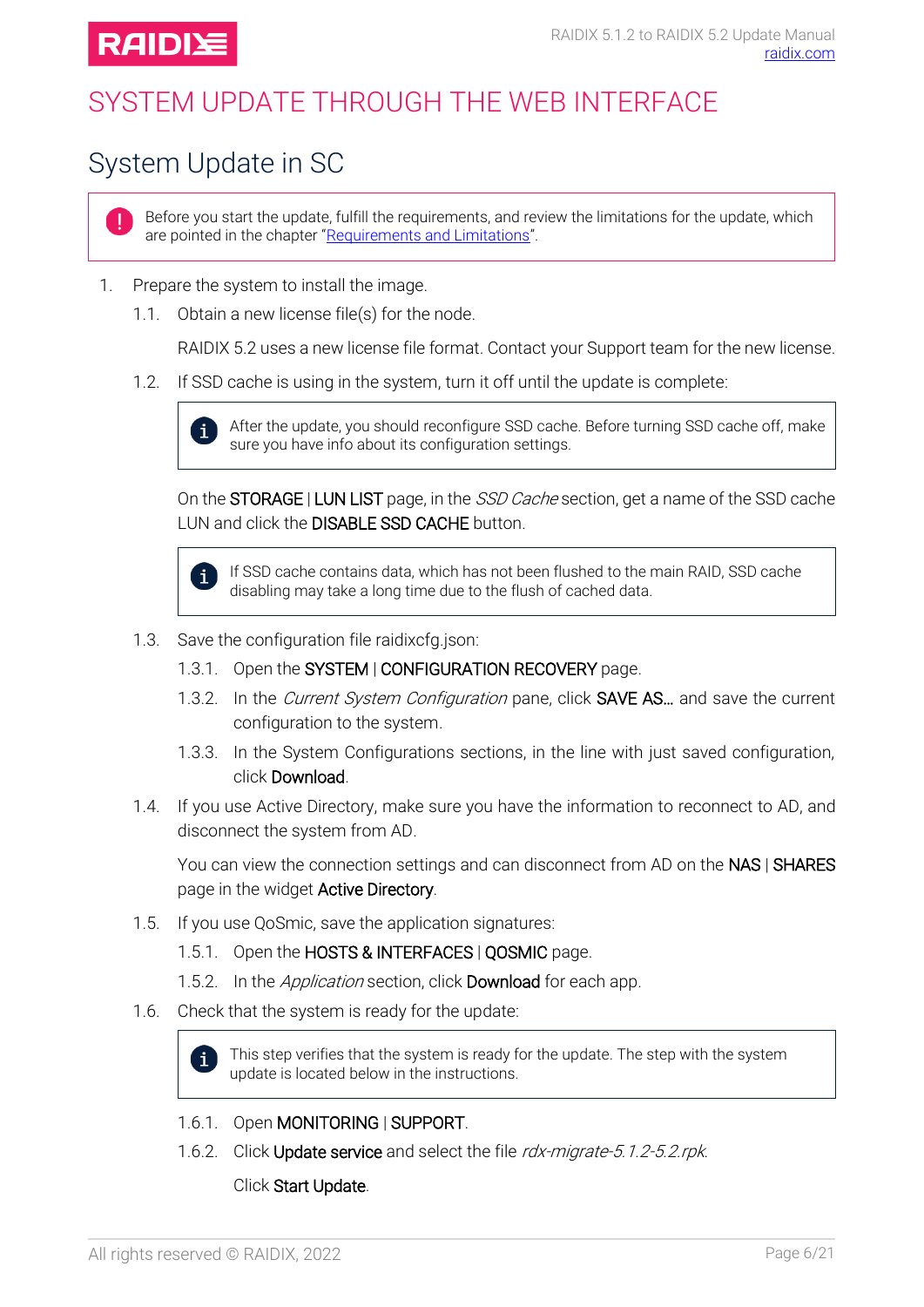

If the system is ready for the update, you will get the message

Update Completed

You can continue the update.

If the system is not ready, you will get a message with the reason explained. Fix the cause and check again if the system is ready.

1.7. Disconnect the drive enclosures from the node.

See more in [Appendix A. Disconnecting and returning](#page-19-0) the drives with RAIDs.

2. Install the system from the raidix-5.2-\*-x86\_64.iso image (to learn more, see RAIDIX 5.2 Software Installation and Configuration Guide).

After installing the image, log in the system as admin.

- 3. Prepare the system to install the migration package.
	- 3.1. Add license file(s) you obtained on the step 1.1:
		- 3.1.1. Open the SYSTEM | LICENSE page.
		- 3.1.2. Click Add license file and select the file you saved at the step 1.1.
	- 3.2. Reconnect the drive enclosures to the node.

See more in [Appendix A. Disconnecting and returning](#page-19-0) the drives with RAIDs.

4. Run the migration:

 $\mathbf{i}$ Performing the migration may take up to 1 hour.

- 4.1. Open the MONITORING | SUPPORT page.
- 4.2. In the *Software Version* section, click Go to the Update Service.
- 4.3. In the opened window, select rdx-migrate-5.1.2-5.2.rpk.



After the update is complete, the system will show the message "Update Completed".



After the migration package is applied, the password for the admin user will be the same as it was set in RAIDIX 5.1.2

5. If you use Active Directory, reconnect to it (to learn more, see the document RAIDIX 5.2 Administrator's Guide).

After connecting to AD, reboot the node.

6. Actions after the update.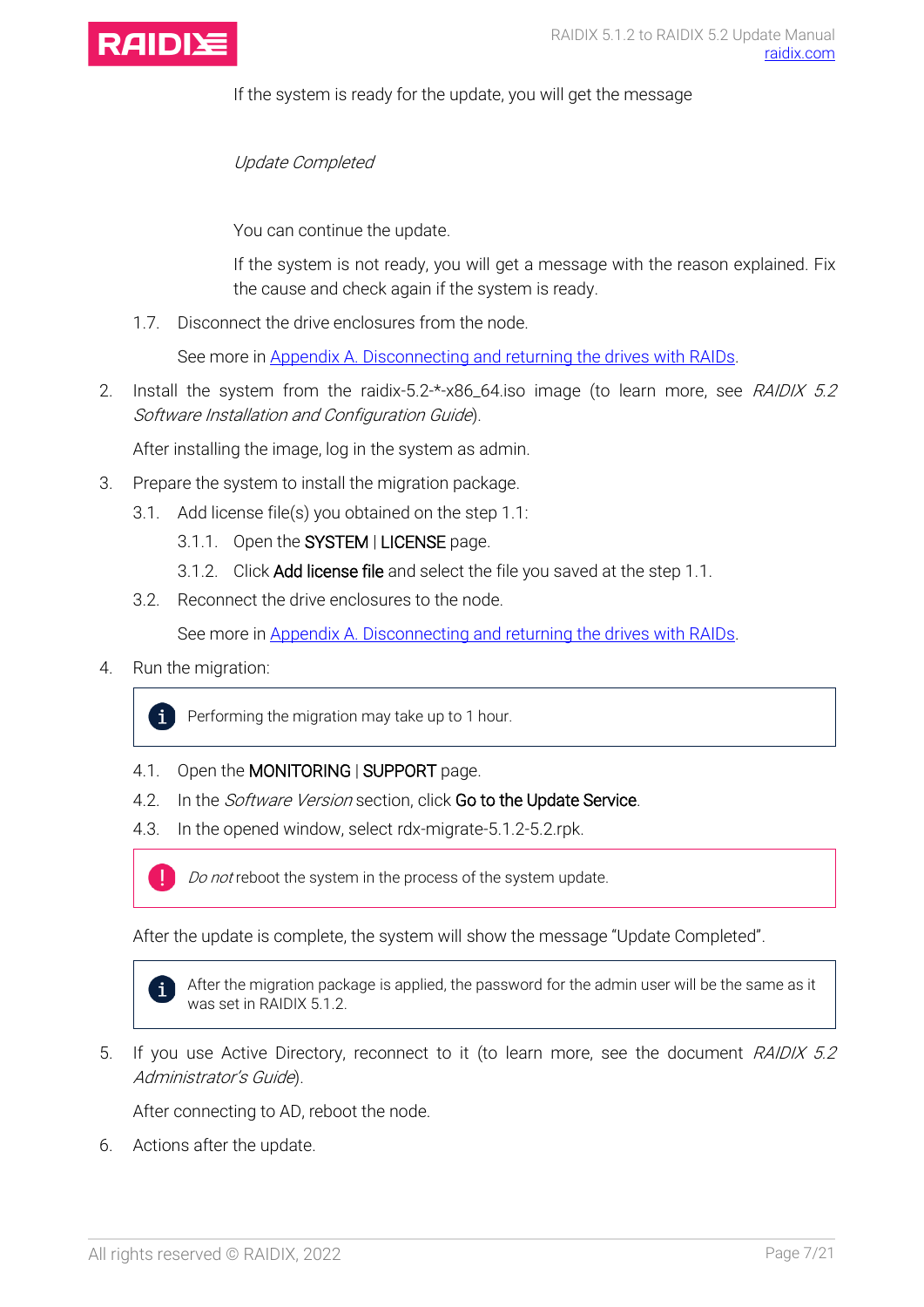

If you use SAN, check the visibility of LUNs on the host. If necessary, run Rescan Disks (Disk Management - Action - Rescan Disks) for Windows systems or rescan SCSI host for Linux systems.

- 6.1. If you have disabled SSD cache, reconfigure it (to learn more, see the document RAIDIX 5.2 Administrator's Guide).
- 6.2. If you have saved the QoSmic app signatures, re-upload them (to learn more, see the document RAIDIX 5.2 Administrator's Guide).
- 6.3. The MPIO configuration for Linux hosts has changed in RAIDIX 5.2. If needed, replace the multipath.conf file on the hosts with the recommended one (to learn more, see appendix B in RAIDIX 5.2 Administrator's Guide).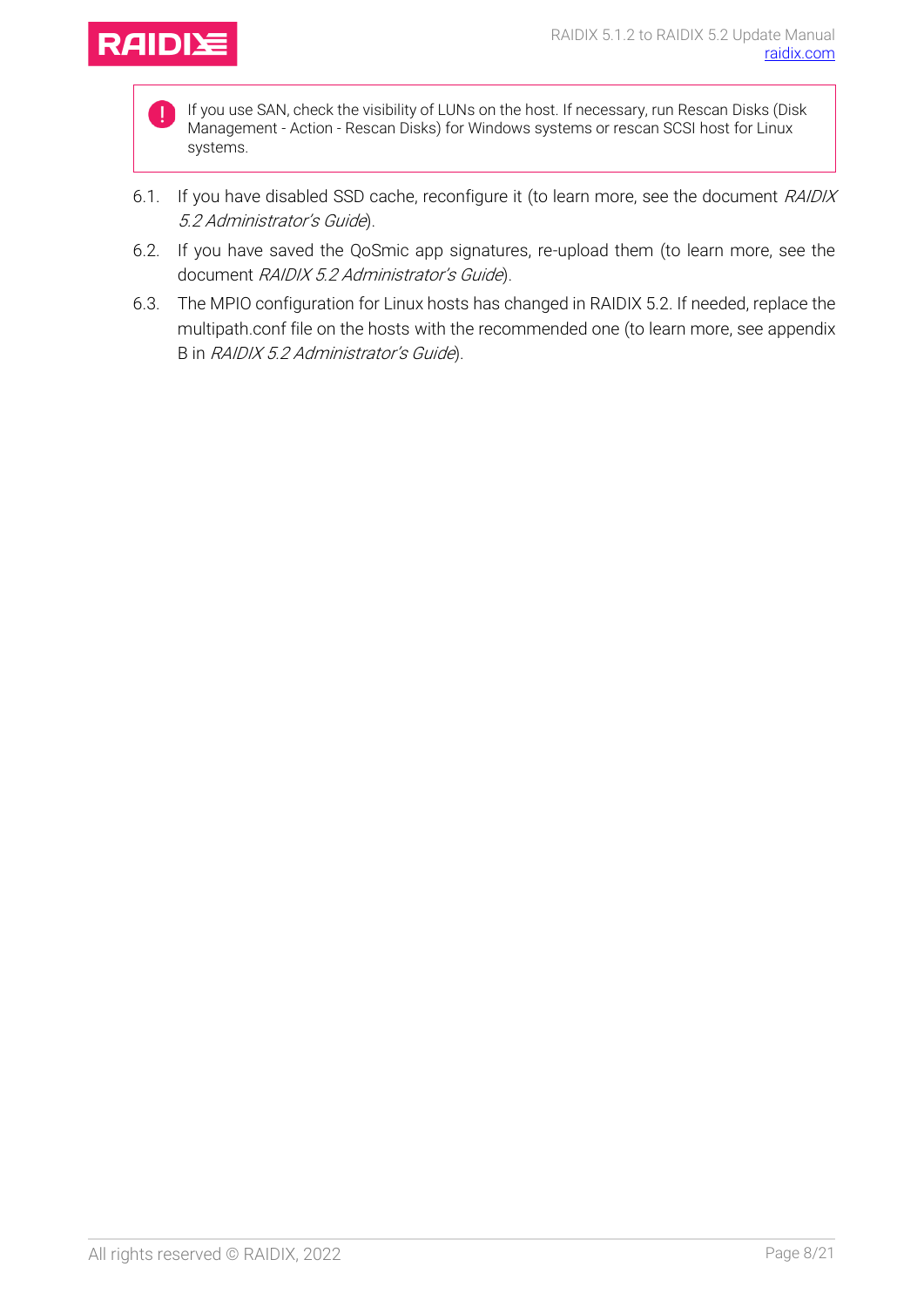# **RAIDIY**

# <span id="page-8-0"></span>System Update in DC

Before you start the update, fulfill the requirements, and review the limitations for the update, which are pointed in the chapter "[Requirements and Limitations](#page-3-0)".

- 1. The common preparation of both nodes to install the image.
	- 1.1. Obtain new license files for the nodes.

RAIDIX 5.2 uses a new license file format. Contact your support team for the new licenses.

1.2. Disable target synchronization between the nodes, performing on each node:

After the update, you should turn on target synchronization. Before turning the  $\mathbf{i}$ synchronization off, make sure you have info about its configuration settings.

You can see the info on the HOSTS & INTERFACES | ADAPTERS page by clicking Target Synchronization.

- 1.2.1. Open the HOSTS & INTERFACES | ADAPTERS page and click Target Synchronization.
- 1.2.2. Disable the synchronization.
- 1.3. If SSD cache is using in the system, turn it off until the update is complete on each node:

After the update, you should reconfigure SSD cache. Before turning SSD cache off,  $\mathbf{i}$ make sure you have info about its configuration settings.

On the **STORAGE** | LUN LIST page, in the *SSD Cache* section, get a name of the SSD cache LUN and click the **DISABLE SSD CACHE** button.



If SSD cache contains data, which has not been flushed to the main RAID, SSD cache disabling may take a long time due to the flush of cached data.

- 1.4. Save the configuration file raidixcfg.json from all the nodes you are going to update:
	- 1.4.1. Open the SYSTEM | CONFIGURATION RECOVERY page.
	- 1.4.2. In the *Current System Configuration* pane, click **Save AS**... and save the current configuration to the system.
	- 1.4.3. In the System Configurations sections, in the line with just saved configuration, click Download.
- 1.5. Make sure each node has actual date and time:

On each node, check out current date and time on the SYSTEM | TIME SETTINGS page. If necessary, click SYNCRONIZE.

1.6. Make sure the Heartbeat network is up:

On the SYSTEM | NODES page, both nodes are shown.

1.7. If you use Active Directory, make sure you have the information to connect to AD.

You can view the connection settings via: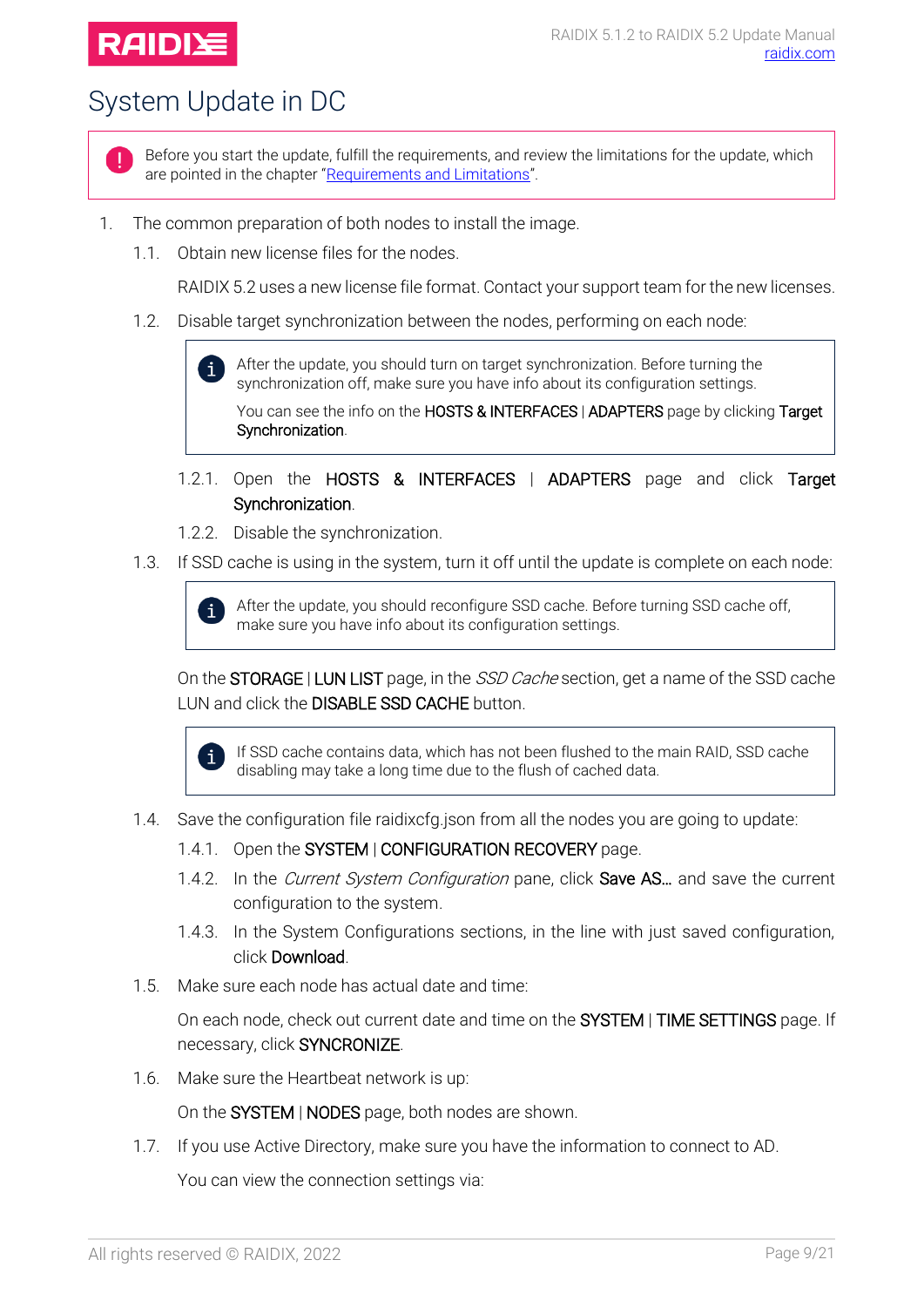

- GUI on the NAS | SHARES page in the widget Active Directory.
- CLI with the command:
	- \$ rdcli nas samba show



After upgrading the node, you will need to connect the DC system to AD via the CLI.

- 1.8. If you use QoSmic, save the application signatures from the node you are going to update:
	- 1.8.1. Open the HOSTS & INTERFACES | QOSMIC page.
	- 1.8.2. In the *Application* section, click **Download** for each app.
- 1.9. Check that the system is ready for the update by performing the following on both nodes:



This step verifies that the system is ready for the update. The step with the system update is located below in the instructions.

- 1.9.1. Open MONITORING | SUPPORT.
- 1.9.2. Click Update service and select the file rdx-migrate-5.1.2-5.2.rpk.

#### Click Start Update.

If the node is ready for the update, you will get the message:

#### Update Completed

You can check the remaining node or continue the update if both nodes are ready.

If the node is not ready, you will get a message with the reason explained. Fix the cause and check again if the node is ready.

- 2. The preparation of the first node to install the image.
	- 2.1. Run manual Failover of all the RAIDs from the node you are going to update:



If you are updating the node at which all RAIDs are in the "passive" state, Failover for such node isn't required.

- 2.1.1. Open the SYSTEM | NODES page.
- 2.1.2. In the line of another node THAT YOU AREN'T UPDATING AT THE MOMENT, click **C**<sub>®</sub> Failover.
- 2.2. Disconnect the drive enclosures from the node you are going to update.

See more in [Appendix A. Disconnecting and returning](#page-19-0) the drives with RAIDs.

3. Install the system from the raidix-5.2-\*-x86\_64.iso image to the node you just have prepared (to learn more, see RAIDIX 5.2 Software Installation and Configuration Guide).

After installing the image, log in the system as admin.

4. Prepare the node you are updating to install the migration package.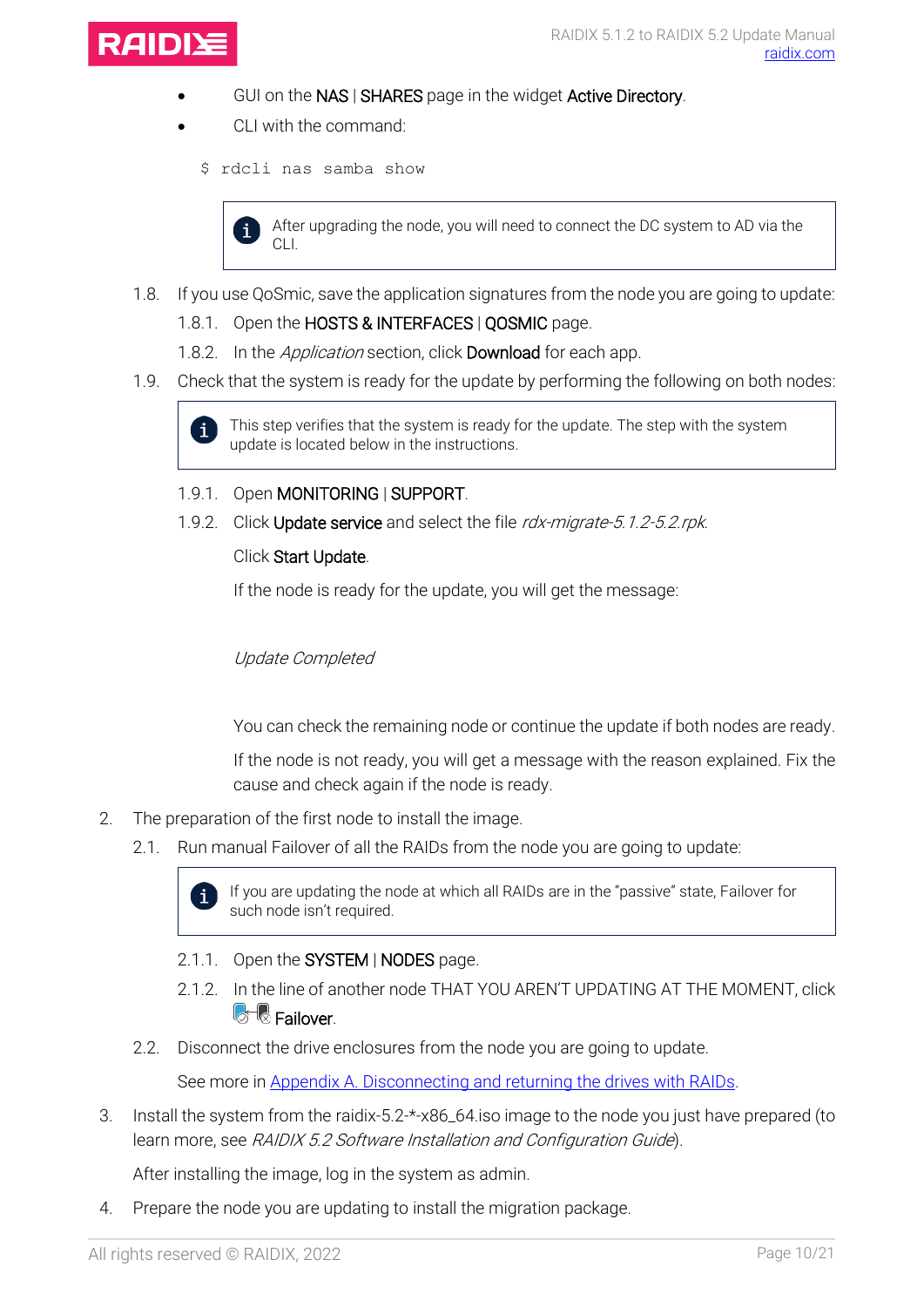

- 4.1. Add license file(s) you obtained on the step 1.1:
	- 4.1.1. Open the SYSTEM | LICENSE page.
	- 4.1.2. Click Add license file and select the file you saved at the step 1.1.
- 4.2. Reconnect the drive enclosures to the node you are updating.

See more in [Appendix A. Disconnecting and returning](#page-19-0) the drives with RAIDs.

5. Run the migration on the node you are updating:



Performing the migration may take up to 1 hour.

- 5.1. Open the MONITORING | SUPPORT page.
- 5.2. In the *Software Version* section, click Go to the Update Service.
- 5.3. In the opened window, select rdx-migrate-5.1.2-5.2.rpk.



Do not reboot the system in the process of the system update.

After the node update is complete, the system will show the message "Update Completed".



After the migration package is applied, the password for the admin user will be the same as it was set in RAIDIX 5.1.2.

- 6. Make sure the Heartbeat network is up:
	- On the SYSTEM | NODES page, both nodes are shown.

After the first node is updated, RAIDIX web interface might display incorrectly; both RAID LIST and **DRIVES** pages might be unavailable.

Full functionality of the web interface will be restored after updating the second node.

7. If you use AD, connect to AD (use the settings from the step 1.7) via CLI:

```
$ rdcli nas samba modify [--ads {0|1}] [--workgroup
{<workgroup>|<domain>}] [--realm <domain>] [--user
<user_that_can_connect>] [--password <user_pass>] [--trusts] 
–-force
```
After the connection, reboot the node:

\$ rdcli system reboot

8. If you use SAN, check the visibility of LUNs on the host.

If necessary, run Rescan Disks (Disk Management - Action - Rescan Disks) for Windows systems or rescan SCSI host for Linux systems.

9. The MPIO configuration for Linux hosts has changed in RAIDIX 5.2. Replace the multipath.conf file on the hosts with the recommended one (to learn more, see appendix B in  $RAIDIX$  5.2 Administrator's Guide).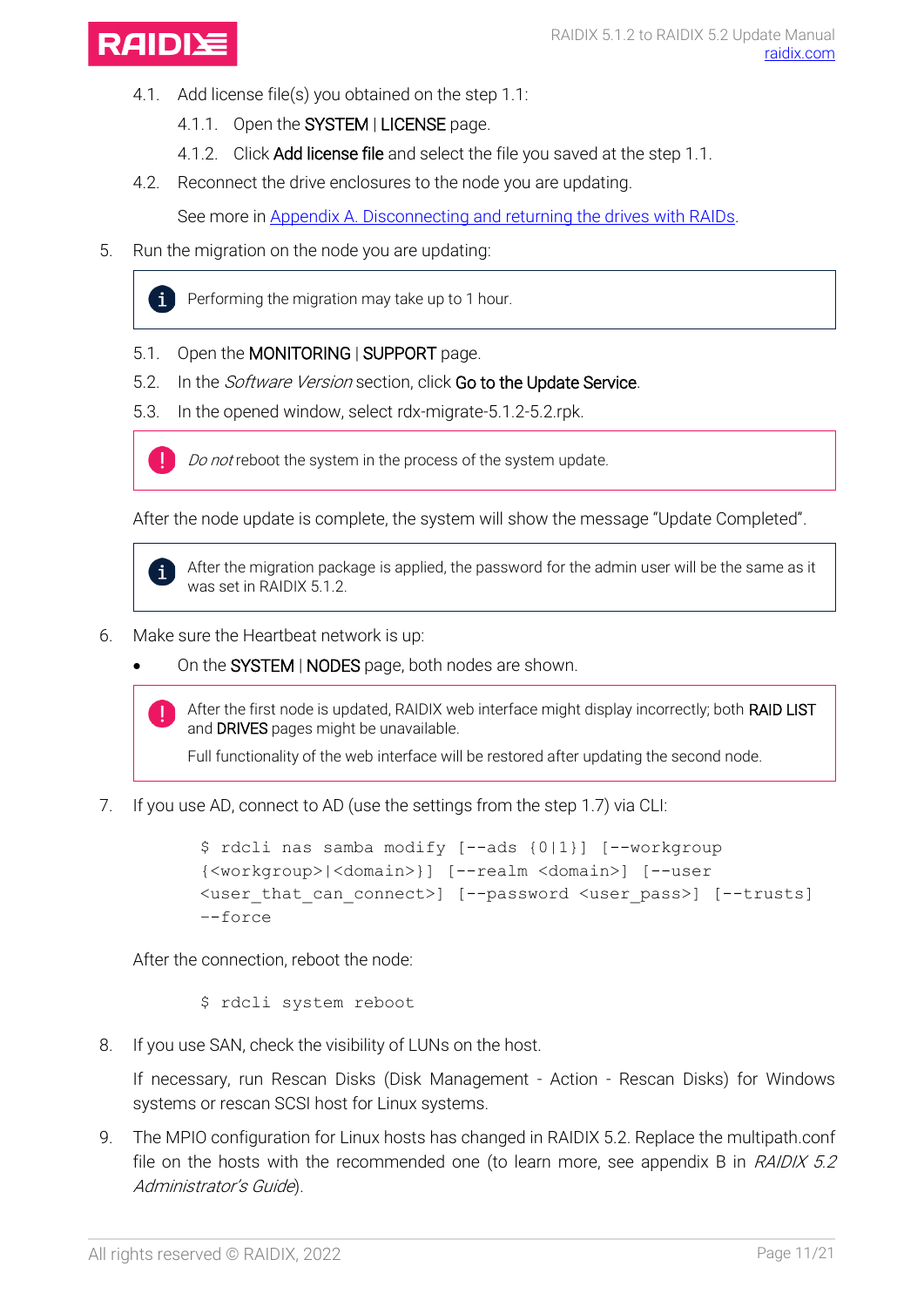

- 10. Repeat steps 2-8 on the second (non-updated) node.
- 11. Actions after the both nodes were updated.
	- 11.1. If necessary, perform Failback on any node:
		- 11.1.1. Open the SYSTEM | NODES page.
		- 11.1.2. Click Failback.
	- 11.2. Enable target synchronization on each node:
		- 11.2.1. Open HOSTS & INTERFACES | ADAPTERS.
		- 11.2.2. Click Target Synchronization.
		- 11.2.3. Turn on target synchronization.
	- 11.3. If the target synchronization is configured over SAS, reboot the SAS adapter used for synchronization:
		- 11.3.1. On any node, via CLI, run
			- \$ managesas
		- 11.3.2. Select the target that is used for the synchronization.
		- 11.3.3. Run the command 99.
	- 11.4. If you have disabled SSD cache, reconfigure it (to learn more, see the document RAIDIX 5.2 Administrator's Guide).
	- 11.5. If you have saved the QoSmic app signatures, re-upload them on each node (to learn more, see the document RAIDIX 5.2 Administrator's Guide).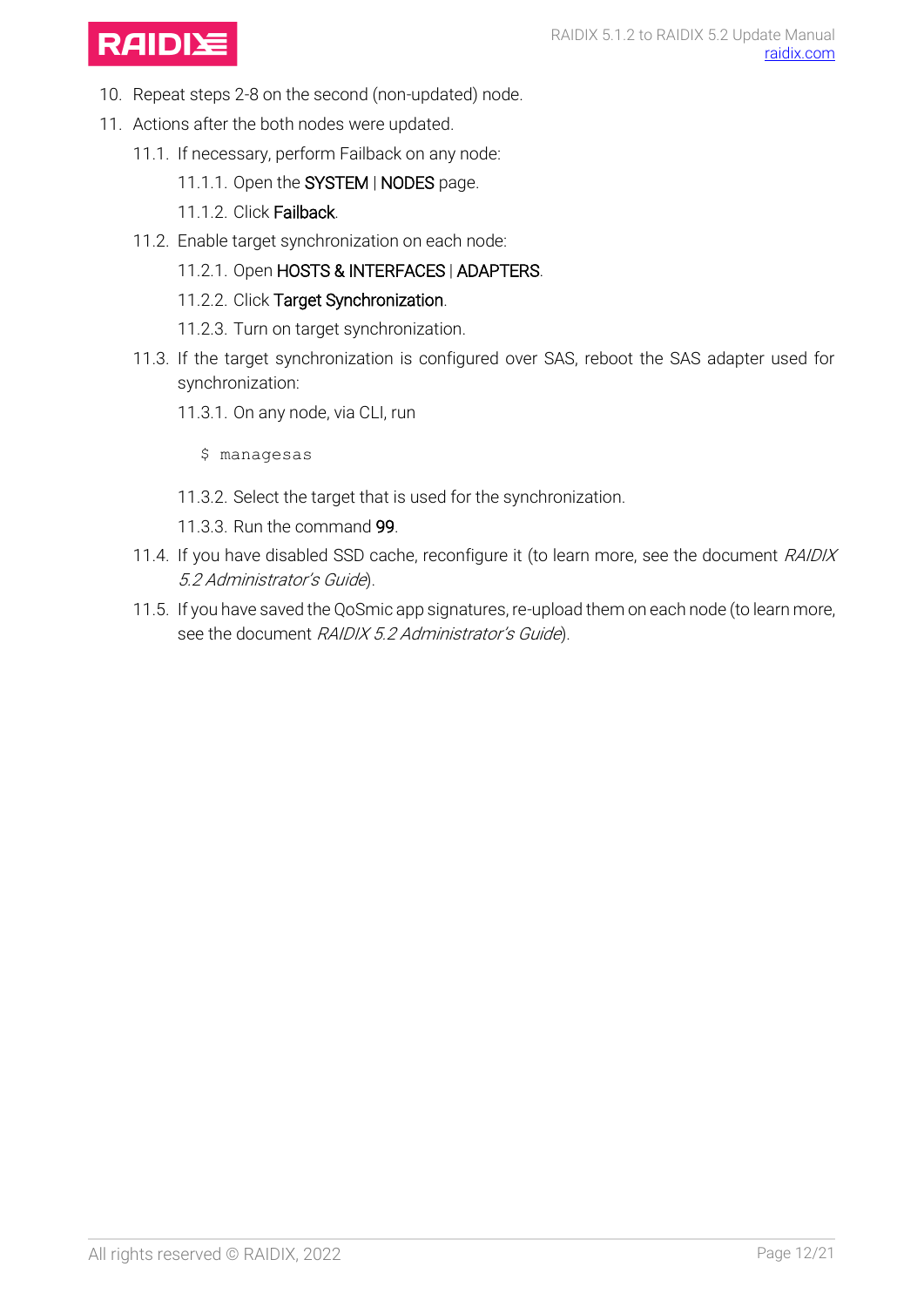

### <span id="page-12-0"></span>SYSTEM UPDATE THROUGH THE COMMAND LINE **INTERFACE**

# <span id="page-12-1"></span>System Update in SC

Before you start the update, fulfill the requirements, and review the limitations for the update, which are pointed in the chapter "[Requirements and Limitations](#page-3-0)".

- 1. Prepare the system to install the image.
	- 1.1. Obtain a new license file(s) for the node.

RAIDIX 5.2 uses a new license file format. Contact your support team for the new license.

1.2. If SSD cache is using in the system, turn it off until the update is complete:



- If SSD cache is using for reading and writing:
	- \$ rdcli ssdcache delete --name <ssd cache name> --force wait



- If SSD cache is using in the Read Only mode:
	- \$ rdcli ssdcache delete --name <ssd\_cache\_name>
- 1.3. Save the configuration file raidixcfg.json:

\$ scp /var/lib/raidix/raidixcfg.json [<user>@]<host>[:<path>]

1.4. If you use Active Directory, make sure you have the information to reconnect to AD, and disconnect the system from AD.

To view the connection settings, run

\$ rdcli nas samba show

To disconnect the system from AD, run

\$ rdcli nas samba modify -u <adm user> -p <pass> -a 0

1.5. If you use QoSmic, save the application signatures:

\$ scp /var/lib/raidix/qosmic/signatures/<app\_name> [<user>@]<host>[:<path>]

1.6. Check that the system is ready for the update: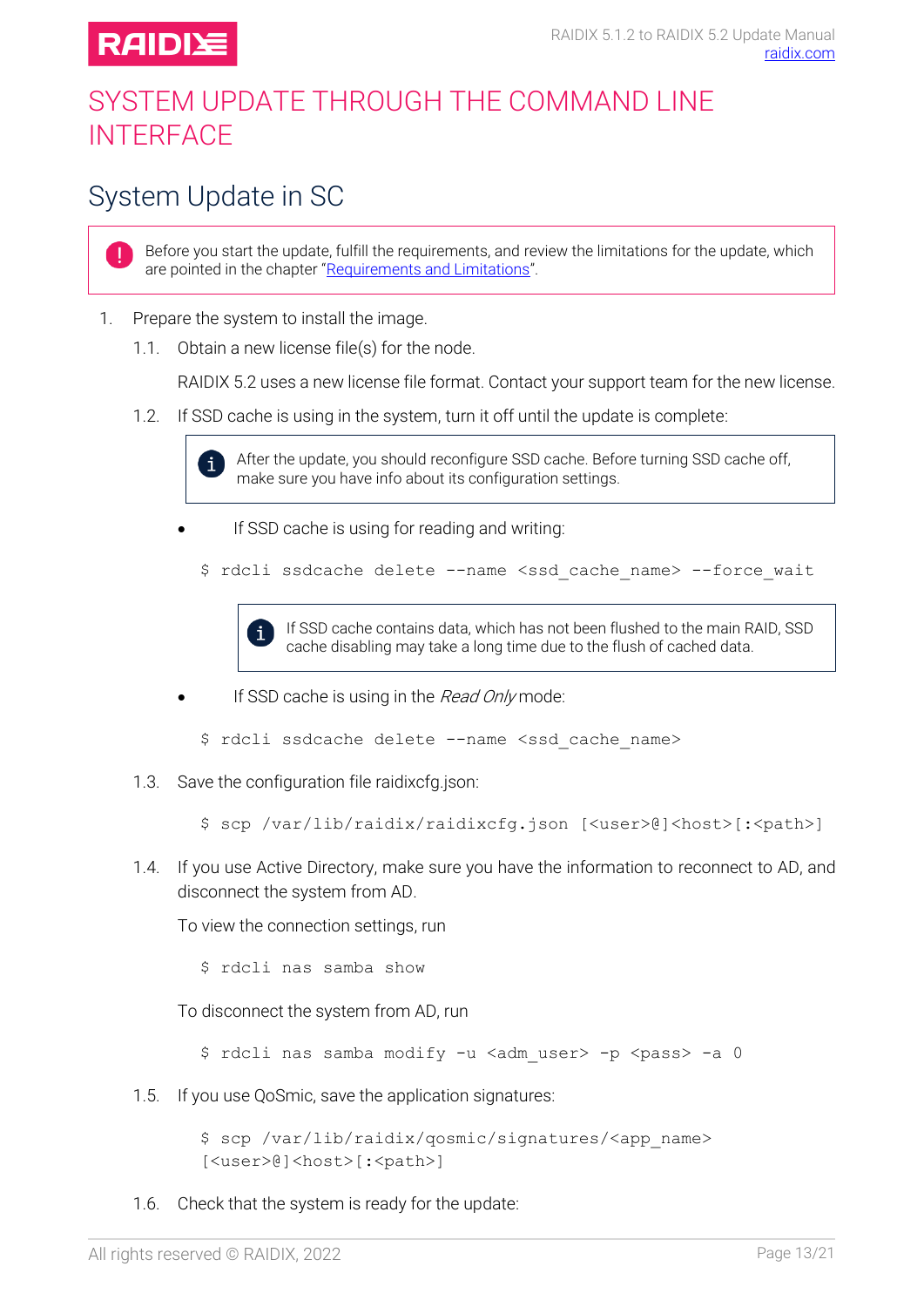

- 1.6.1. Copy the file rdx-migrate-5.1.2-5.2.rpk to the node:
	- $$ sep$  [<user>@]host:[<path>]rdx-migrate-5.1.2-5.2.rpk ~/
- 1.6.2. Start the check:
	- \$ rdupdate ~/rdx-migrate-5.1.2-5.2.rpk

If the system is ready for the update, you will get the message:

RAIDIX 5.1.2 is ready to migrate to the version 5.2

You can continue the update.

If the system is not ready, you will get a message with the reason explained. Fix the cause and check again if the system is ready.

1.7. Disconnect the drive enclosures from the node.

See more in [Appendix A. Disconnecting and returning](#page-19-0) the drives with RAIDs.

2. Install the system from the raidix-5.2-\*-x86\_64.iso image (to learn more, see RAIDIX 5.2 Software Installation and Configuration Guide).

After installing the image, log in the system as admin.

- 3. Prepare the system to install the migration package.
	- 3.1. Add license file(s) you obtained on the step 1.1:
		- \$ scp [<user>@]<host>[:<path\_to>]<license> <path>
		- \$ rdcli system license create --filename <path>
	- 3.2. Reconnect the drive enclosures to the node.

See more in [Appendix A. Disconnecting and returning](#page-19-0) the drives with RAIDs.

4. Run the migration:

Performing the migration may take up to 1 hour.

\$ scp [<user>@]host:[<path>]rdx-migrate-5.1.2-5.2.rpk ~/

\$ rdupdate ~/rdx-migrate-5.1.2-5.2.rpk

т Do not reboot the system during the update.

After the update is complete, the system will show the message "Update Completed".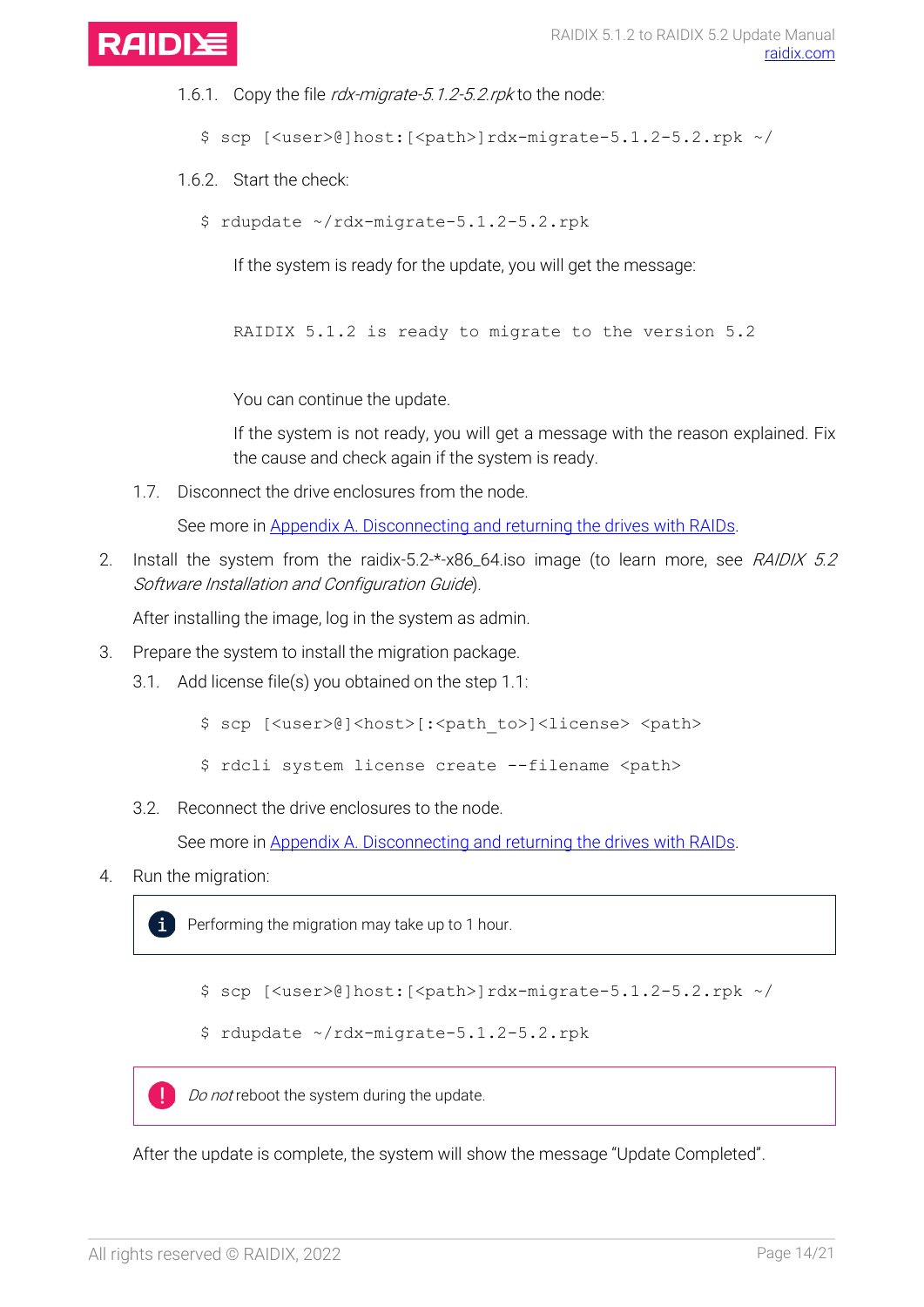

 $\mathbf{i}$ 

After the migration package is applied, the password for the admin user will be the same as it was set in RAIDIX 5.1.2.

5. If you use Active Directory, reconnect to it (to learn more, see the document RAIDIX 5.2 Administrator's Guide or run rdcli nas samba modify -h).

After connecting to AD, reboot the node.

6. Actions after the update.

If you use SAN, check the visibility of LUNs on the host. If necessary, run Rescan Disks (Disk Management - Action - Rescan Disks) for Windows systems or rescan SCSI host for Linux systems.

- 6.1. If you have disabled SSD cache, reconfigure it (to learn more, see the document RAIDIX 5.2 Administrator's Guide).
- 6.2. If you have saved the QoSmic app signatures, re-upload them (to learn more, see the document RAIDIX 5.2 Administrator's Guide).
- 6.3. The MPIO configuration for Linux hosts has changed in RAIDIX 5.2. If needed, replace the multipath.conf file on the hosts with the recommended one (to learn more, see appendix B in RAIDIX 5.2 Administrator's Guide).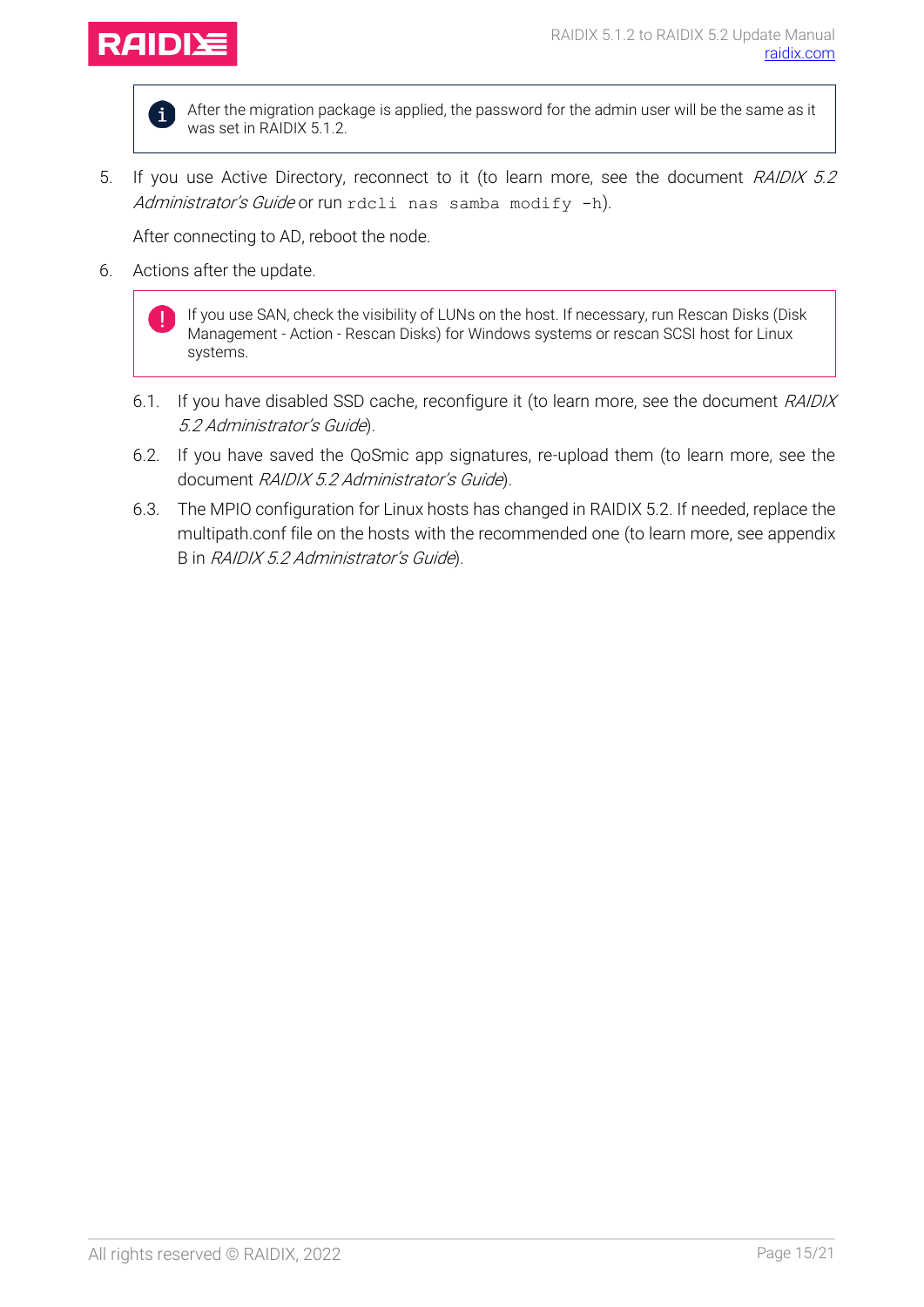## **RAIDI**

# <span id="page-15-0"></span>System Update in DC



Before you start the update, fulfill the requirements, and review the limitations for the update, which are pointed in the chapter "[Requirements and Limitations](#page-3-0)".

- 1. The common preparation of both nodes to install the image.
	- 1.1. Obtain new license files for the nodes.

RAIDIX 5.2 uses a new license file format. Contact your support team for the new licenses.

1.2. Disable cache synchronization between the nodes:

After the update, you should turn on target synchronization. Before turning the i. synchronization off, make sure you have info about its configuration settings. You can see the info by running \$ rdcli dc show

- \$ rdcli dc modify --targets ""
- \$ rdcli dc modify --targets "" --remote
- 1.3. If SSD cache is using in the system, turn it off until the update is complete on each node:

After the update, you should reconfigure SSD cache. Before turning SSD cache off, i make sure you have info about its configuration settings.

- If SSD cache is using for reading and writing:
	- \$ rdcli ssdcache delete --name <ssd\_cache\_name> --force\_wait

If SSD cache contains data, which has not been flushed to the main RAID, SSD  $\mathbf i$ cache disabling may take a long time due to the flush of cached data.

- If SSD cache is using in the *Read Only* mode:
	- \$ rdcli ssdcache delete --name <ssd cache name>
- 1.4. Save the configuration file raidixcfg.json from all the nodes you are going to update:
	- \$ scp /var/lib/raidix/raidixcfg.json [<user>@]<host>[:<path>]
- 1.5. Make sure each node has actual date and time:

\$ rdcli param time show

- 1.6. Make sure that the Heartbeat network is up:
	- \$ rdcli dc show

The *heartbeat* value must be 1.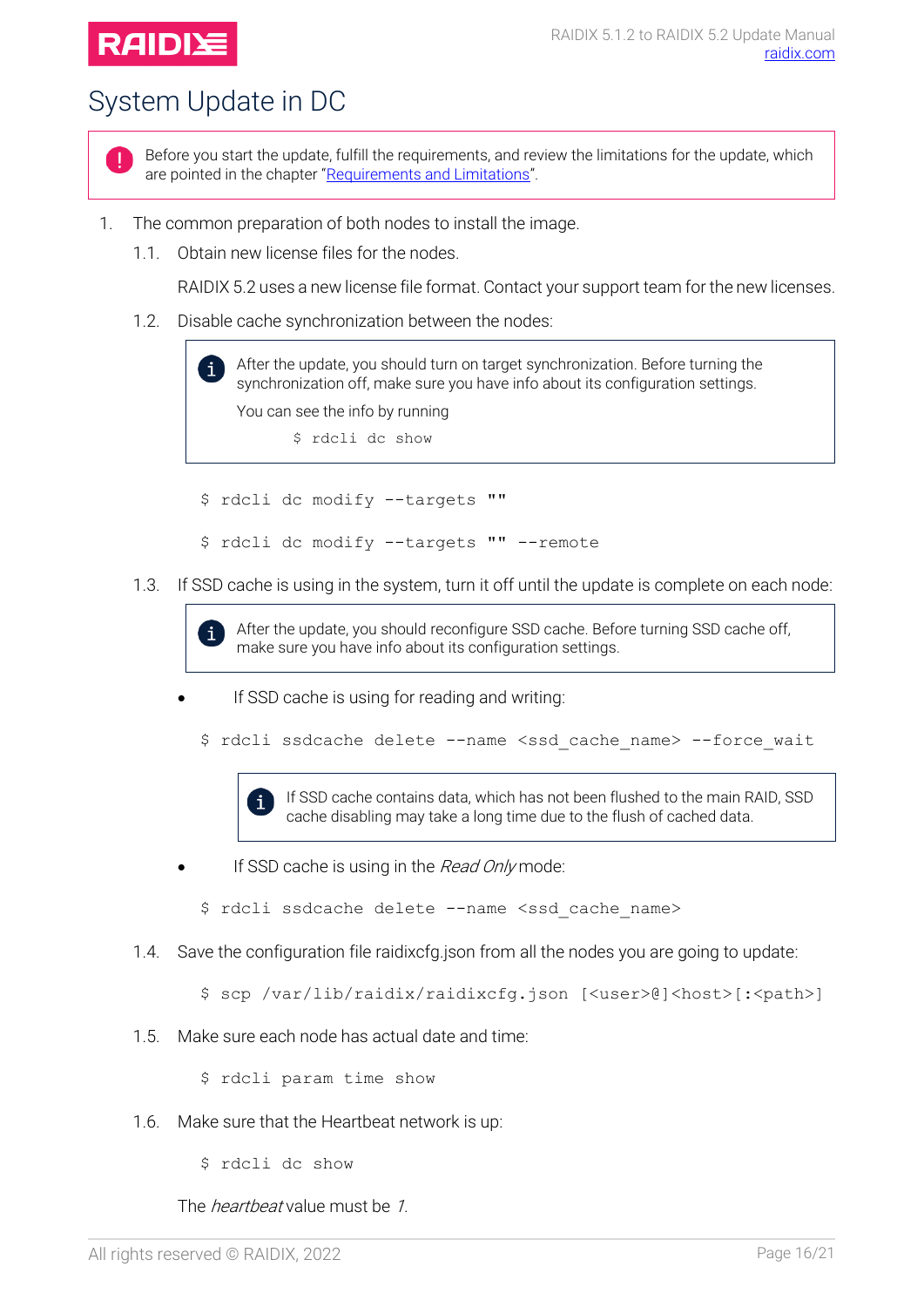

1.7. If you use Active Directory, make sure you have the information to connect to AD.

You can view the connection settings via

\$ rdcli nas samba show

1.8. If you use QoSmic, save the application signatures from the node you are going to update:

```
$ scp /var/lib/raidix/qosmic/signatures/<app_name> 
[<user>@]<host>[:<path>]
```
1.9. Check that the system is ready for the update performing the following on both nodes: 1.9.1. Copy the file *rdx-migrate-5.1.2-5.2.rpk* to the node:

\$ scp [<user>@]host:[<path>]rdx-migrate-5.1.2-5.2.rpk ~/

- 1.9.2. Start the check:
	- \$ rdupdate ~/rdx-migrate-5.1.2-5.2.rpk

If the node is ready for the update, you will get the message:

RAIDIX 5.1.2 is ready to migrate to the version 5.2

You can check the remaining node or continue the update if both nodes are ready.

If the node is not ready, you will get a message with the reason explained. Fix the cause and check again if the node is ready.

- 2. The preparation of the first node to install the image.
	- 2.1. Run manual Failover of all the RAIDs from the node you are going to update:

If you are updating the node at which all RAIDs are in the "passive" state, Failover for such node isn't required.

If you try to Failover, the system shows the message "There are no RAIDs to failover".

\$ rdcli dc failover --remote

2.2. Disconnect the drive enclosures from the node you are going to update.

See more in **Appendix A. Disconnecting and returning the drives with RAIDs.** 

3. Install the system from the raidix-5.2-\*-x86\_64.iso image to the node you just have prepared (to learn more, see RAIDIX 5.2 Software Installation and Configuration Guide).

After installing the image, log in the system as admin.

- 4. Prepare the node you are updating to install the migration package.
	- 4.1. Add the license file(s) you obtained on the step 1.1:

\$ scp [<user>@]<host>[:<path\_to>]<license> <path>

 $\mathbf{i}$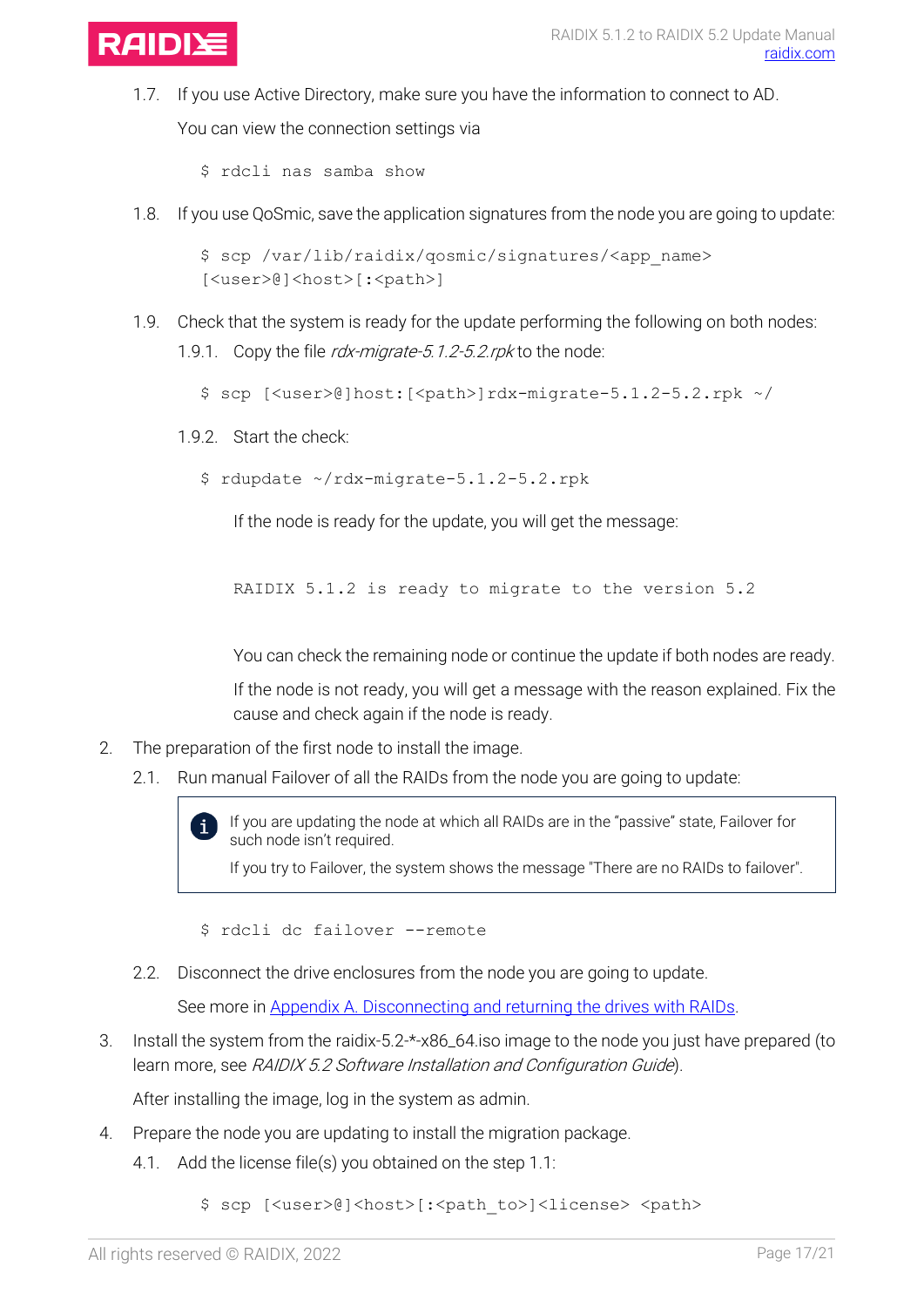

- \$ rdcli system license create --filename <path>
- 4.2. Reconnect the drive enclosures to the node you are updating.

See more in [Appendix A. Disconnecting and returning](#page-19-0) the drives with RAIDs.

5. Run the migration on the node you are updating:



Performing the migration may take up to 1 hour.

- \$ scp [<user>@]host:[<path>]rdx-migrate-5.1.2-5.2.rpk ~/
- \$ rdupdate ~/rdx-migrate-5.1.2-5.2.rpk

Do not reboot the system in the process of the system update.

After the node update is complete, the system will show the message "Update Completed".



After the migration package is applied, the password for the admin user will be the same as it was set in RAIDIX 5.1.2.

- 6. Make sure the Heartbeat network is up:
	- \$ rdcli dc show

The value of the *heartbeat* parameter must be 1.

7. If you use AD, connect to AD (use the settings from the step 1.7):

```
$ rdcli nas samba modify [--ads {0|1}] [--workgroup
{<workgroup>|<domain>}] [--realm <domain>] [--user
<user_that_can_connect>] [--password <user_pass>] [--trusts] 
–-force
```
After the connection, reboot the node:

\$ rdcli system reboot

8. If you use SAN, check the visibility of LUNs on the host.

If necessary, run Rescan Disks (Disk Management - Action - Rescan Disks) for Windows systems or rescan SCSI host for Linux systems.

- 9. The MPIO configuration for Linux hosts has changed in RAIDIX 5.2. Replace the multipath.conf file on the hosts with the recommended one (to learn more, see appendix B in  $RAIDIX$  5.2 Administrator's Guide).
- 10. Repeat steps 2-8 on the second (non-updated) node.
- 11. Actions after the update of both nodes.

11.1. If necessary, on a required node, perform Failback: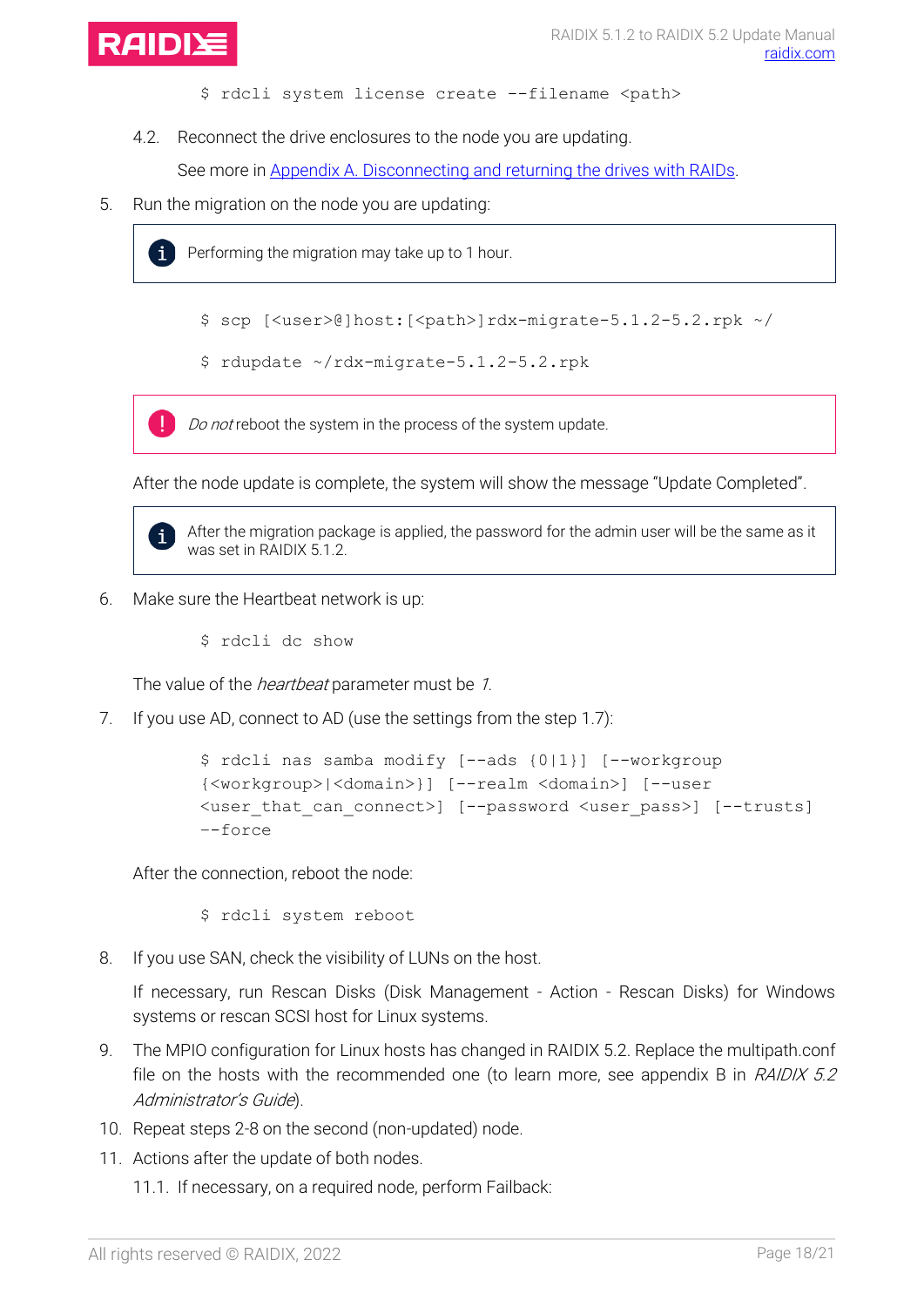

\$ rdcli dc failback

11.2. Enable target synchronization by running on each node:

\$ rdcli dc modify -t <targets> [-a <iscsi\_ip>]

where <targets> are:

- for iSCSI: iscsi (also requires the  $-a$  parameter with the value of the remote IP address for synchronization);
- for InfiniBand: one or more comma-separated GUID values;
- for SAS: one or more comma-separated SAS address values.
- 11.3. If the target synchronization is configured over SAS, reboot the SAS adapter used for synchronization:
	- 11.3.1. On any node, run
		- \$ managesas
	- 11.3.2. Select the target that is used for the synchronization.
	- 11.3.3. Run the command 99.
- 11.4. If you have disabled SSD cache, reconfigure it (to learn more, see the document RAIDIX 5.2 Administrator's Guide).
- 11.5. If you have saved the QoSmic app signatures, re-upload them on each node (to learn more, see the document RAIDIX 5.2 Administrator's Guide).
- 11.6. The MPIO configuration for Linux hosts has changed in RAIDIX 5.2. Replace the multipath.conf file on the hosts with the recommended one (to learn more, see appendix B in RAIDIX 5.2 Administrator's Guide).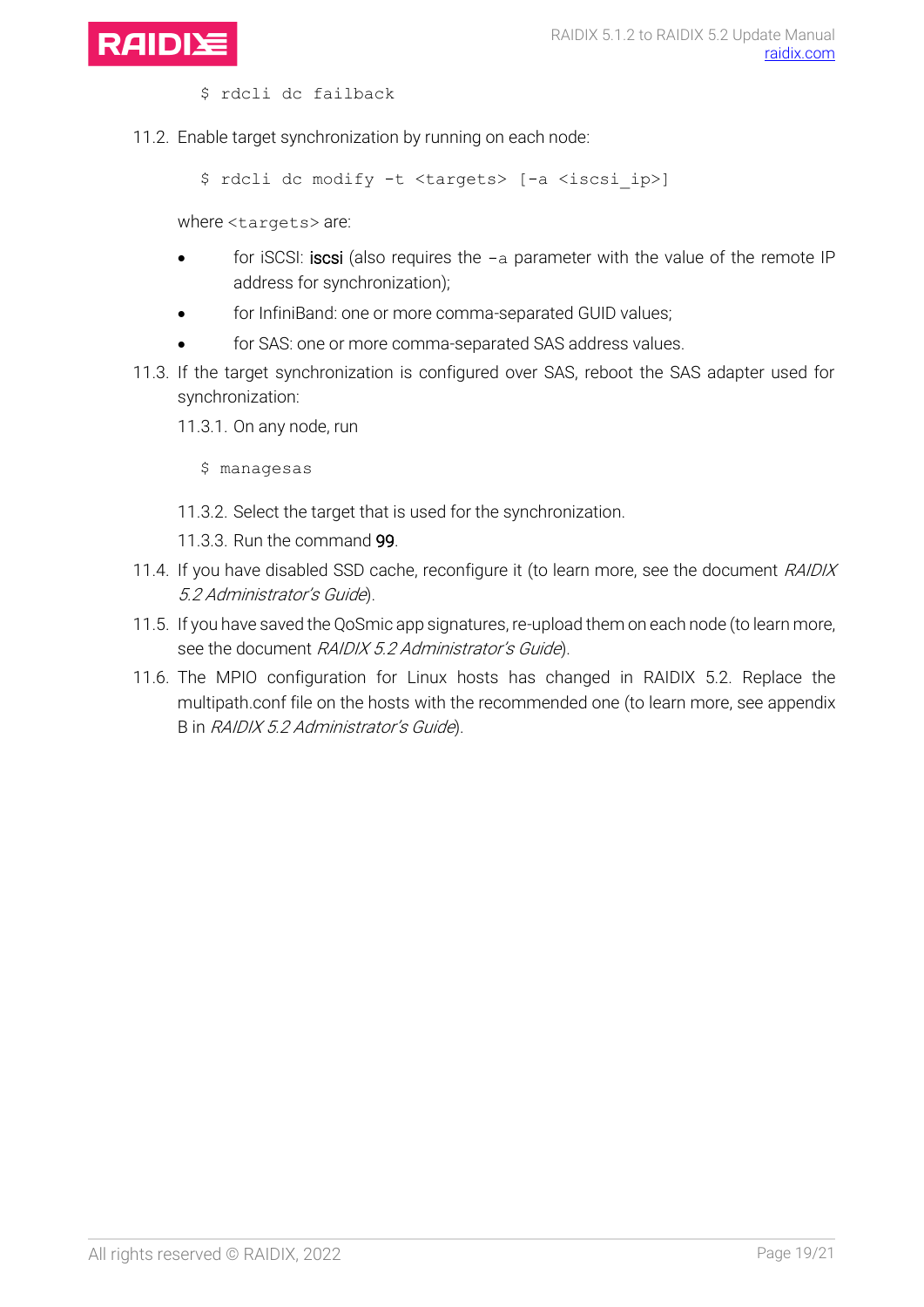

### <span id="page-19-0"></span>APPENDIX A. DISCONNECTING AND RETURNING THE DRIVES WITH RAIDS

During the upgrade, before installing from the RAIDIX image, in order to avoid data loss, we recommend leaving only the system drive (or drives in case of mirroring) on the system, disconnecting drive enclosures that have RAIDs.

### <span id="page-19-1"></span>**Specifics**

- There is no need to shut down the node before disconnecting the drives.
- If the drives are connected via cable and/or the enclosure, physically disconnect the cables from the system.
- If drives cannot be physically disconnected, disconnect them programmatically via managesas.



 $\ddot{\mathbf{i}}$  To programmatically disconnect a drive enclosure, you must have root access.

The managesas utility only works for Broadcom (LSI) HBAs.

Before programmatically disconnecting the drives from a node, we recommend to stop the service *raidix.target* on this node:

# systemctl stop raidix.target

After the enclosure is programmatically reconnected to a node, start the service *raidix target* on this node:

# systemctl start raidix.target

#### The example of using managesas

In this example, the drive enclosure is connected via the SAS2008 target.  $\mathbf{i}$ 

1. Run the utility:

\$ managesas

#### 2. Enter the index of the target:

```
LSI Logic MPT Configuration Utility, Version 1.70, July 30, 2013
```
2 MPT Ports found

| Port Name | Chip Vendor/Type/Rev                    |     | MPT Rev Firmware Rev IOC |  |
|-----------|-----------------------------------------|-----|--------------------------|--|
| 1. ioc0   | LSI Logic SAS2008 B1                    | 200 | 04000000                 |  |
| 2. iocl   | LSI Logic 00d1 02                       | 206 | 03000400                 |  |
|           | Select a device: $[1-2$ or 0 to quit] 1 |     |                          |  |